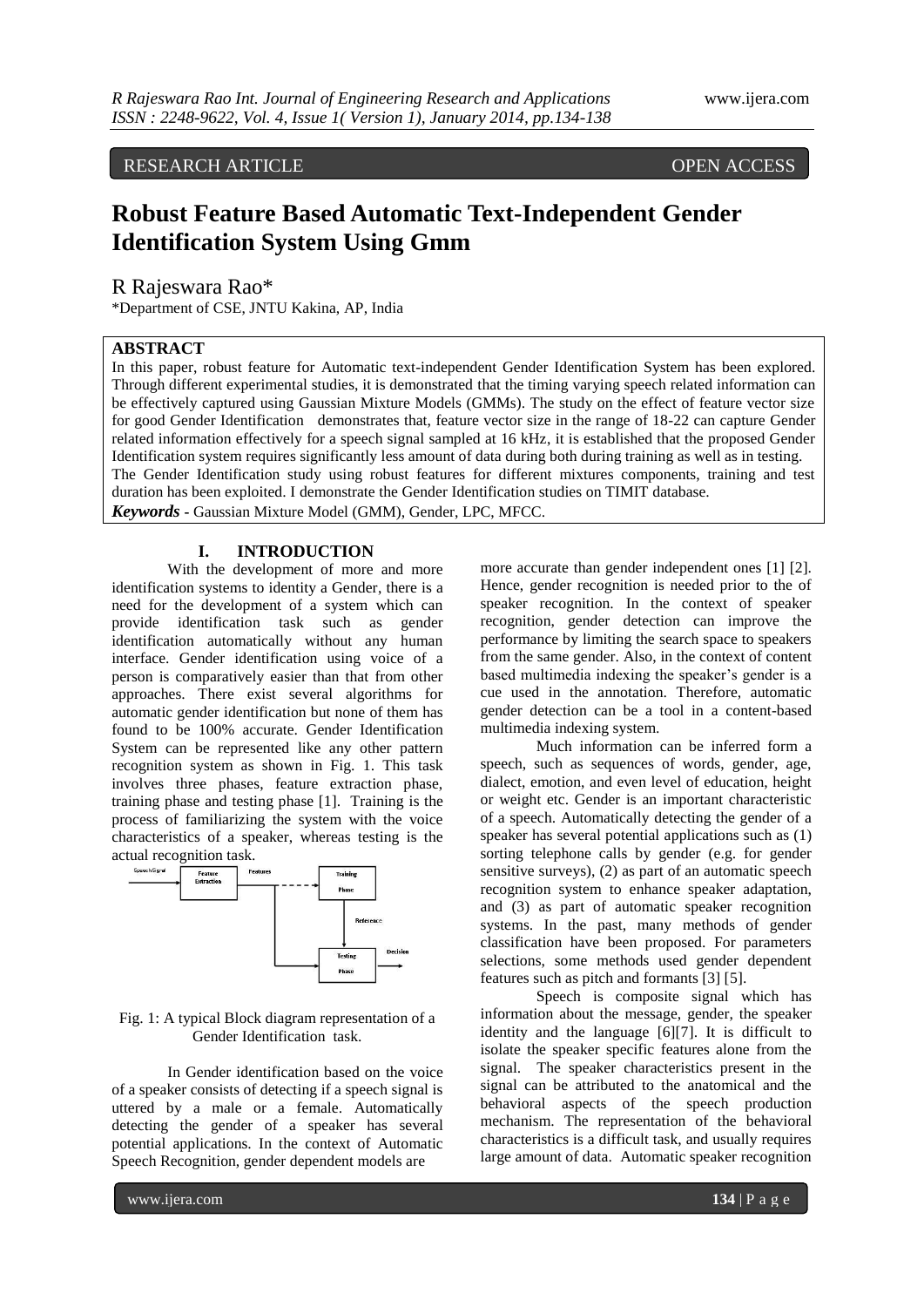systems rely mainly on features derived from the physiological characteristics of the speaker.

Speech is produced as sequence of sounds. Hence the state of vocal folds, shape and size of various articulators, change over time to reflect the sound being produced. To produce a particular sound the articulators have to be positioned in a particular way. When different speakers try to produce same sound, through their vocal tracts are positioned in a similar manner, the actual vocal tract shapers will be different due to differences in the anatomical structure of the vocal tract. System features represent the structure of vocal tract. The movements of vocal folds vary from one speaker to another. The manner and speed in which the vocal folds close also varies across speakers. Hence different voices are produced. Source features represent these variations in the vibrations of the vocal folds.

The theory of Linear Prediction (LP) is closely linked to modeling of the vocal tract system, and relies upon the fact that a particular speech sample may be predicted by a linear combination of previous samples. The number of previous samples used for prediction is known as the order of the prediction. The weights applied to each of the previous speech samples are known as Linear Prediction Coefficients (LPC). They are calculated so as to minimize the prediction error. As a byproduct of the LP analysis, reflection coefficients and log area coefficients are also obtained [8].

A study into the use of LPC for speaker recognition was carried out by Atal [9]. These coefficients are highly correlated, and the use of all prediction coefficients may not be necessary for speaker recognition task [10]. Sambur [11] used a method called orthogonal linear prediction. It is shown that only a small subset of the resulting orthogonal coefficients exhibits significant variation over the duration of an utterance. It is also shown that reflection coefficients are as good as the other feature sets. Naik et. al., [12] used principal spectral components derived from linear prediction coefficients for speaker verification task. Hence a detailed exploration to know the speaker-specific excitation information present in the residual of speech is needed and hence the motivation for the present work.

# **II. EXPLORING ROBUST FEATURES FOR GENDER IDENTIFICATION**

Here, the GMM is used as front-end to extract features vectors from speech signal. For the Gender Identification ASR task, the basic requirement is to obtain the feature vectors form the speech signal. Recently, some attempts are made to explore the alternative representation of feature vectors based on GMM feature extraction.

For Speaker Recognition task, robust features are derived from the speech signal based on estimating a Gaussian mixture model. The underlying speaker discrimination information is represented by Gaussians. The estimated GMM parameters means, co-variance and component weight can be related to the formant locations, bandwidths and magnitudes.

For the proposed new feature vectors, from the speech signal of a speaker  $S_i$ , a 12 dimensional MFCC feature vectors are obtained with a window size of 20ms and window shift of 3 ms. These MFCC feature vectors are distributed into "R" Gaussians mixtures as shown in Fig. 2.



Fig. 2: R Gaussians for Speaker  $S_i$ .

The feature vector  $X=(X1, X2, \ldots, X12)$ is passed through a Gaussian G1 by calculating a Gaussian probability P1 using Gaussian probability density function. This P1 is first coefficient in the new feature vector. In the same way feature vector X is passed through R Gaussians by creating R feature vector coefficients namely P1,P2,….,PR, as shown in Fig. 3. These R coefficients create a new R dimensional feature vector. The newly created R dimensional feature vector is shown in the Fig. 4.



Fig. 3: Parameter estimation for new vector P.

When R=14, the optimal recognition performance has been achieved.



Fig. 4: Transforming from 12 dimensional MFCC feature vector to R dimensional feature vector.

Experiments are carried to find the dimension new feature vector for good speaker recognition performance. This is done by varying the number of Gaussians from 12 to 30, i.e. number of coefficients in the new feature vectors. When the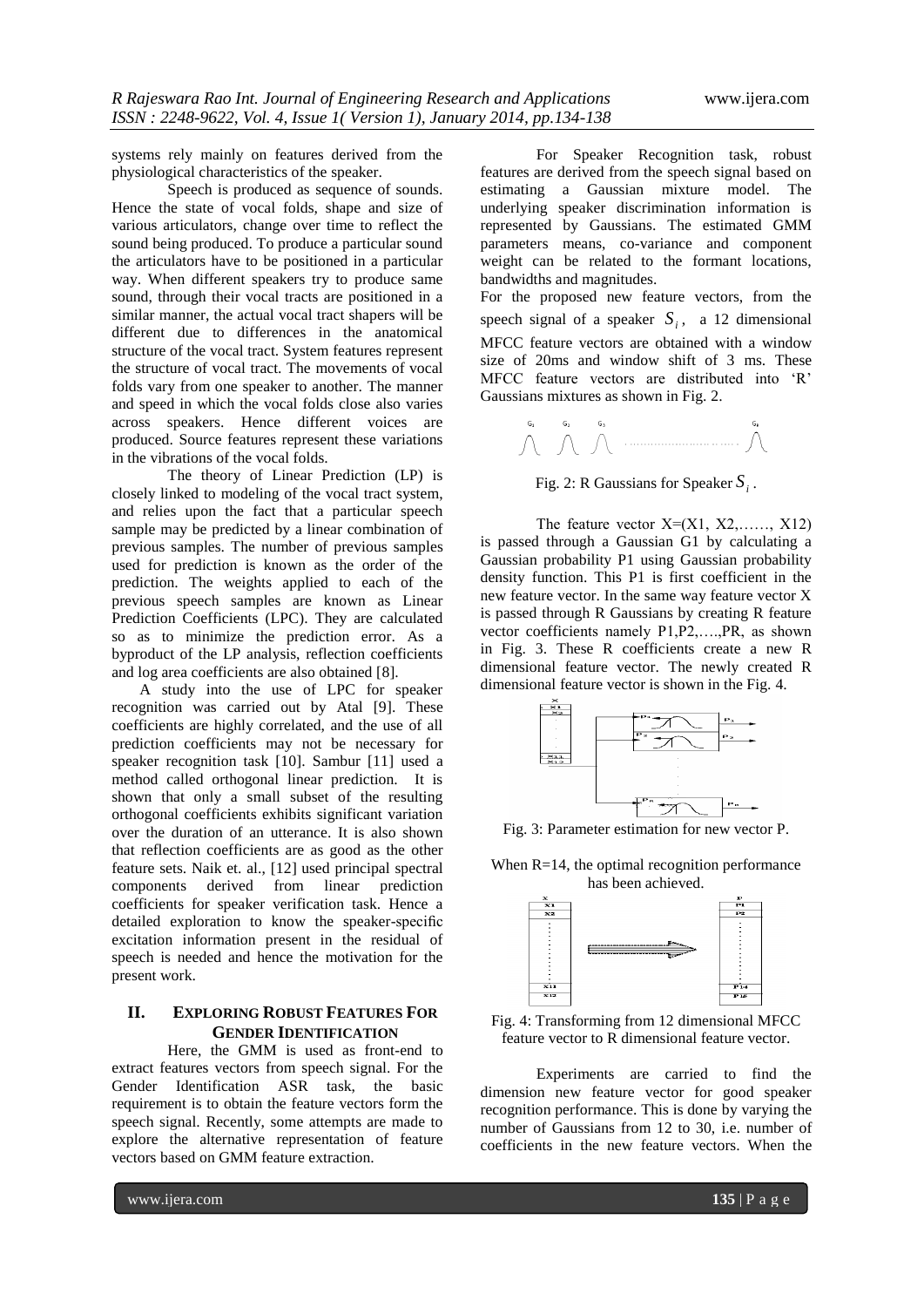numbers of coefficients are 20, the good identification performance is achieved [4].

## **III. GAUSSIAN MIXTURE MODEL FOR GENDER IDENTIFICATION**

GMM is a classic parametric method best used to model gender identities due to the fact that Gaussian components have the capability of representing gender information effectively. representing gender information effectively. Gaussian classifier has been successfully employed in several text-independent gender identification applications. As shown in Fig. 5 in a GMM model, the probability distribution of the observed data takes the form given by the following equation [13][14].

$$
p(\overline{x}/\lambda) = \sum_{i=1}^{M} p_i b_i(\overline{x})
$$

Where M is the number of component densities,  $\bar{x}$  is a D dimensional observed data (random vector),  $b_i(\bar{x})$  are the component densities and  $p_i$  are the mixture weights for  $i = 1, ..., M$ .

$$
b_i(\bar{x}) = \frac{1}{(2\pi)^{D/2} |\sum_i|^{1/2}} \exp\left\{-\frac{1}{2}(\bar{x} - \bar{\mu}_i)^T \sum_i e^{-1}(\bar{x} - \bar{\mu}_i)\right\}
$$

Each component density  $b_i(\bar{x})$  denotes a Ddimensional normal distribution with mean vector  $\overline{\mu}_i$  and covariance matrix  $\Sigma_i$ . The mixture weights satisfy the condition  $\sum_{i=1}^{M} p_i = 1$  $\sum_{i=1}^{n} p_i =$ and therefore represent positive scalar values. These parameters can be collectively represented as  $\lambda = \{p_i, \overline{\mu}_i, \sum_i \}$  for  $i = 1 \dots M$ . Each language in a language system can be represented by a GMM and is referred by the language respective model  $\lambda$ .



Fig. 5: Gaussian Mixture Model for Gender Identification

The parameters of a GMM model can be estimated using maximum likelihood (ML) [15] estimation. The main objective of the ML estimation is to derive the optimum model parameters that can maximize the likelihood of GMM. Unfortunately direct maximization using ML estimation is not possible and therefore a special case of ML estimation known as Expectation-Maximization (EM) [15] algorithm is used to extract the model parameters.

The GMM likelihood of a sequence of T training vectors  $X = \{\overline{x}_1, \dots, \overline{x}_T\}$  can be given as [15].

The EM algorithm begins with an initial model  $\lambda$  and tends to estimate a new model  $\lambda$ such that

 $p(X | \lambda) \ge p(X | \lambda)$  [14]. As shown in Fig. 6, this is an iterative process where the new model is considered to be an<br>
Sequence of<br>
Speech Signal<br>
feature vectors



Initial model in the next iteration and the entire process is repeated until a certain convergence threshold is obtained

# **IV. EXPERIMENTAL EVALUATION A. Database used for the study**

Gender identification is the task of identifying whether the speaker is male or female. In this paper we consider identification task for TIMIT Speaker database [16].

The TIMIT corpus of read speech has been designed to provide speaker data for the acquisition of acoustic-phonetic knowledge and for the development and evaluation of automatic speaker recognition systems. TIMIT contains a total of 6300 sentences, 10 sentences spoken by each of 630 speakers from 8 major dialect regions of the United States. We consider 100 male speakers and 100 female out of 630 speakers for gender recognition. Maximum of 30 sec. of speech data is used for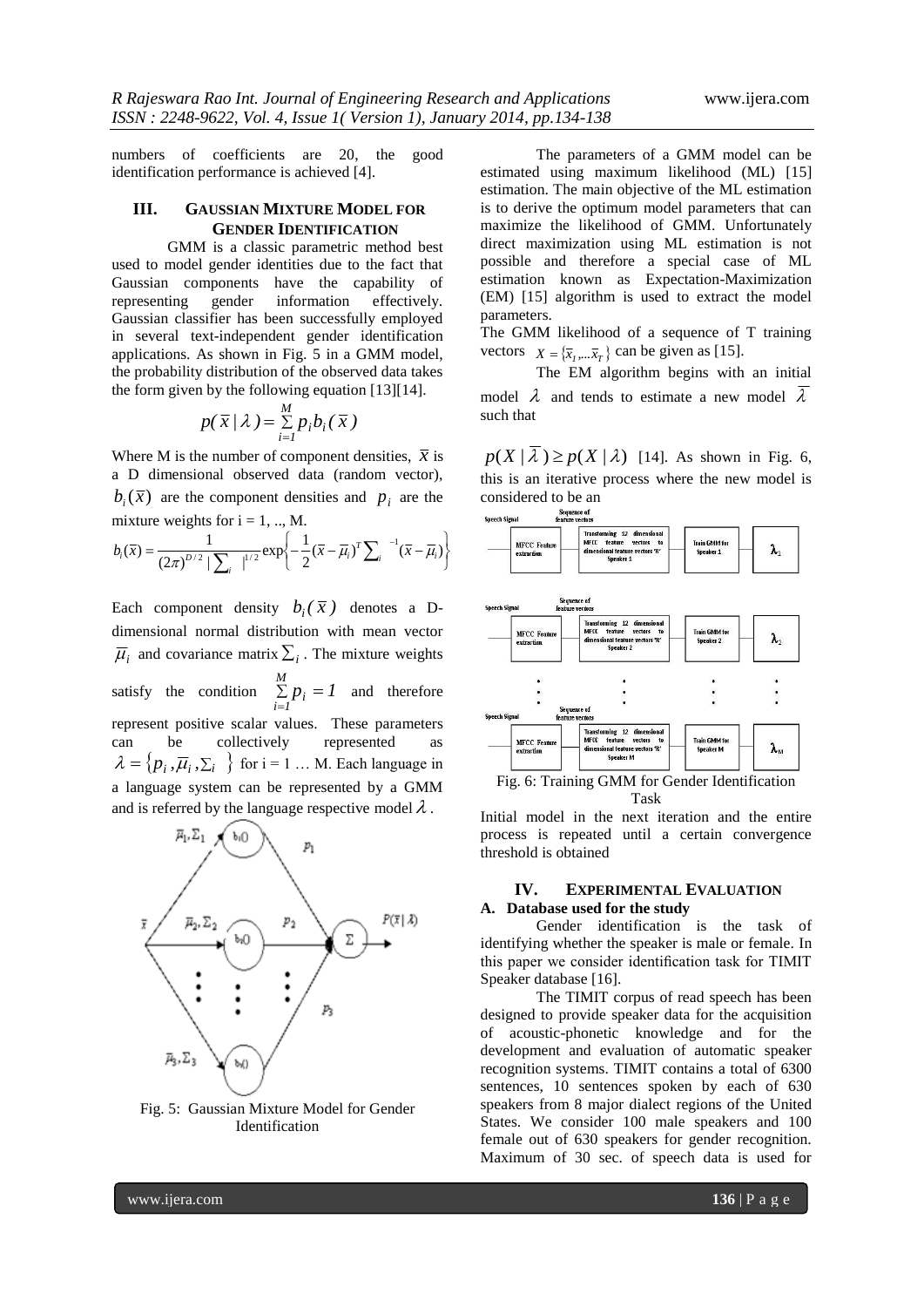training and minimum of 1 sec. of data for testing. In all the cases the speech signal was sampled at 16 kHz sampling frequency. Throughout this study, closed set identification experiments are done to demonstrate the feasibility of capturing the Gender discrimination information from the speech signal. Requirement of significantly less amount data for Gender-discrimination information and Gaussian mixture models is also demonstrated.

#### **B. Experimental Setup**

The system has been implemented in Matlab7 on Windows XP platform. We have trained the model GMM using Gaussian Components as 2, 4, 8, and 16 for training speech duration of 10, 20 and 30 sec. Testing is performed using different test speech durations such as 1 sec., 2 sec., and 3 sec..

#### II. Performance Evaluation

The system has been implemented in Matlab7 on windows XP platform. The result of the study has been presented in Table 1. We have used Vector order of 20 for all experiments. We have trained the model using Gaussian mixture components as 2, 4, 8, and 16 for different training speech lengths as 10 sec., 20 sec., and 30 sec.. Testing is performed using different test speech lengths such as 1 sec, 3 sec, and 5 sec.. Here, recognition rate is defined as the ratio of the number of genders identified to the total number of genders tested. As shown in Fig. 8 the Identification rate for testing length for 5 sec. outperformed, where as for testing length of 3 sec. is also on par with 5 sec. testing length. Fig. 7 shows identification rate increases when different train speech length varies from 10 sec., 20 sec., 30 sec., and number of mixture components 2, 4, 8, and 16 with different test speech lengths 1 sec., 3 sec., and 5 sec..

The percentage (%) recognition of Gaussian Components such as 2, 4, 8, and 16 seems to be uniformly increasing. The minimum number of Gaussian components to achieve good recognition performance seems to be 8 and thereafter the recognition performance is minimal. The recognition performance of the GMM drastically increases for the test speech duration of 1 sec. to 3 sec.. Increasing the test speech duration from 3 sec. to 5 sec. improves the recognition performance with small improvement.



Fig. 7: Gender Identification Performance for Varying Train Durations

| Table 1: Gender Identification Performance |  |
|--------------------------------------------|--|
|--------------------------------------------|--|

| <b>Training</b><br>speech | of<br>No.<br>mixture | <b>Recognition rate</b><br>$(\%)$<br><b>Testing</b><br>speech<br>length |      |      |
|---------------------------|----------------------|-------------------------------------------------------------------------|------|------|
| duration<br>(sec)         | components           |                                                                         |      |      |
|                           |                      | 1                                                                       | 3    | 5    |
|                           |                      | sec                                                                     | sec  | sec  |
|                           | 2                    | 91                                                                      | 92   | 93   |
| 10                        | 4                    | 93                                                                      | 93.5 | 94   |
|                           | 8                    | 93.5                                                                    | 93   | 94.5 |
|                           | 16                   | 93.5                                                                    | 93   | 94   |
|                           | $\overline{c}$       | 93                                                                      | 94   | 94   |
| 20                        | 4                    | 93.5                                                                    | 94.5 | 95   |
|                           | 8                    | 94                                                                      | 95   | 95.5 |
|                           | 16                   | 94                                                                      | 96   | 97   |
|                           | 2                    | 94                                                                      | 96   | 96.5 |
| 30                        | 4                    | 94.5                                                                    | 96.5 | 97   |
|                           | 8                    | 95                                                                      | 97   | 98.5 |
|                           | 16                   | 96                                                                      | 98   | 99   |



Fig. 8: Gender Identification Performance for Varying Test Durations

# **V. CONCLUSION**

In this work we have demonstrated the importance of coefficient order for speaker recognition task. Speaker discrimination information is effectively captured for coefficient order 20 using